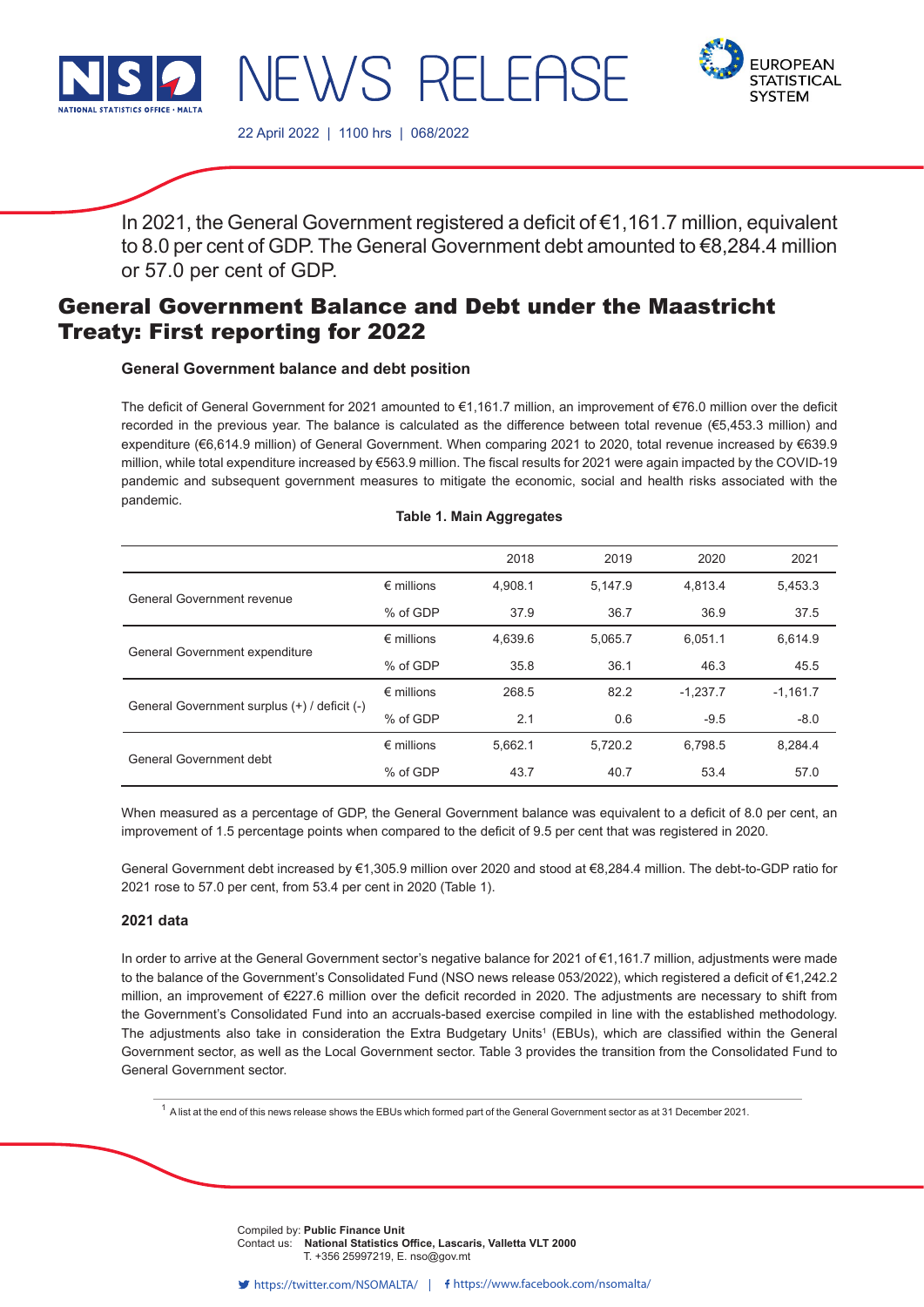The largest notable positive adjustment is the surplus recorded by the EBUs of €50.6 million, a decrease of €8.5 million over 2020. This was followed by time-adjusted cash transactions (€50.5 million) and the Treasury Clearance Funds (TCF) in non-financial transactions (€15.3 million). Other accounts receivable and payable amounted to €0.3 million, which included the Treasury Department accruals data, the EU Funds neutralisation adjustments and the COVID-19 tax deferrals.

In contrast, the main negative adjustments were related to standardised guarantees (€17.4 million), reflecting the expected called amount of the COVID-19 guarantee scheme, as well as rerouted transactions inside the General Government sector and public-private partnership (PPP) agreements (€11.8 million). Other negative adjustments include the difference between interest paid and accrued (€9.0 million) and other financial transactions (€8.9 million) (Table 3).

## **Reporting and updates**

On 30 March 2022, Malta submitted the government deficit and debt levels for the years 2018-2021, as part of the Excessive Deficit Procedure (EDP) Notification. This was done in accordance with Council Regulation (EC) No. 479/2009, as amended by Commission Regulation (EU) No. 220/2014.

When compared to the previous submission of 30 September 2021, the balance of the General Government was revised for all years under review. The surpluses recorded in 2018 and 2019 were revised upwards by €25.1 million and €17.9 million, respectively. These revisions were primarily attributable to the classification of the Planning Authority's Environment and Development funds inside the General Government sector from 1997 onwards, along with the availability of more audited accounts for EBUs and local councils.

The fiscal balance for 2020 was also revised upwards by €30.2 million, reflecting an upward revision of €44.3 million in the Other accounts receivable and payable category, mainly linked to the reimbursement of the Wage Supplement scheme through the EU REACT funds. Other revisions were noted in tax deferral dues, as well as a downward revision of €18.0 million resulting from wider availability of EBUs' and local councils' audited financial statements. Concurrently, the classification of the Environment and Development funds explains €13.1 million of the aggregate upward revision in the fiscal balance recorded in 2020.

The main revisions in General Government debt reflect the availability of more audited accounts for EBUs and local councils. Figures were revised upwards by €1.7 million for both 2018 and 2019. Similarly, an upward revision of €1.0 million was noted for 2020.

## **Stock-Flow Adjustment (SFA)**

The SFA, also referred to as the deficit-debt adjustment, captures those transactions or factors that influence government debt but are not reflected in the government balance. A SFA of 1.0 per cent of GDP was recorded in 2021. This suggests that the debt increased by more than implied by the annual deficit of 8.0 per cent of GDP. The SFA was mainly the result of increases in the holdings of Currency and deposits (0.6 per cent of GDP), as well as the holdings of Equity and investment fund shares (0.4 per cent of GDP), Other accounts receivable and payable (0.4 per cent of GDP) and Loans (0.3 per cent of GDP). These were partially offset by decreases in Other adjustments (0.5 per cent of GDP) (Table 4).

## **Further information**

The data presented in this release is different from the monthly news release on government finance, as the latter reports the Government's Consolidated Fund and is thus presented on a cash basis. This exercise is compiled in line with the European System of Accounts (ESA) 2010 and the Manual on Government Deficit and Debt (2019 edition). It covers the General Government sector, composed of the Budgetary Central Government, the Extra Budgetary Units and the Local Government sector. Apart from the Consolidated Fund, other government accounts, such as the Treasury Clearance Fund and the Sinking Fund, are included, while any financial transactions are excluded, and various accrual adjustments are incorporated.

Data for the Government's Consolidated Fund can be found at: https://nso.gov.mt/en/News\_Releases/View\_by\_Unit/Unit\_A2/Public\_Finance/Pages/Government-Finance-Data.aspx

More information on the revenue and expenditure categories, as well as the financial assets and liabilities and debt, was published today in the News Release 'Quarterly Accounts for the General Government Sector: Q4/2021'. It can be accessed at: https://nso.gov.mt/en/News\_Releases/View\_by\_Unit/Unit\_A2/Public\_Finance/Pages/Quarterly-Accounts-for-General-Government.aspx

The official EDP notification tables that were transmitted to the Commission can be found in the excel version of this news release at: [https://nso.gov.mt/en/News\\_Releases/View\\_by\\_Unit/Unit\\_A2/Public\\_Finance/Pages/General-Government-Balance-and-Debt-under-the-](https://nso.gov.mt/en/News_Releases/View_by_Unit/Unit_A2/Public_Finance/Pages/General-Government-Balance-and-Debt-under-the-Maastricht-Treaty.aspx)Maastricht-Treaty.aspx

The EDP Consolidated Inventory of Sources and Methods in ESA 2010 is available on the NSO website. The document may be accessed at: https://nso.gov.mt/en/nso/Sources\_and\_Methods/Unit\_A2/Public\_Finance/Pages/General-Government-Balance-and-Debt-under-the-Maastricht-Treaty.aspx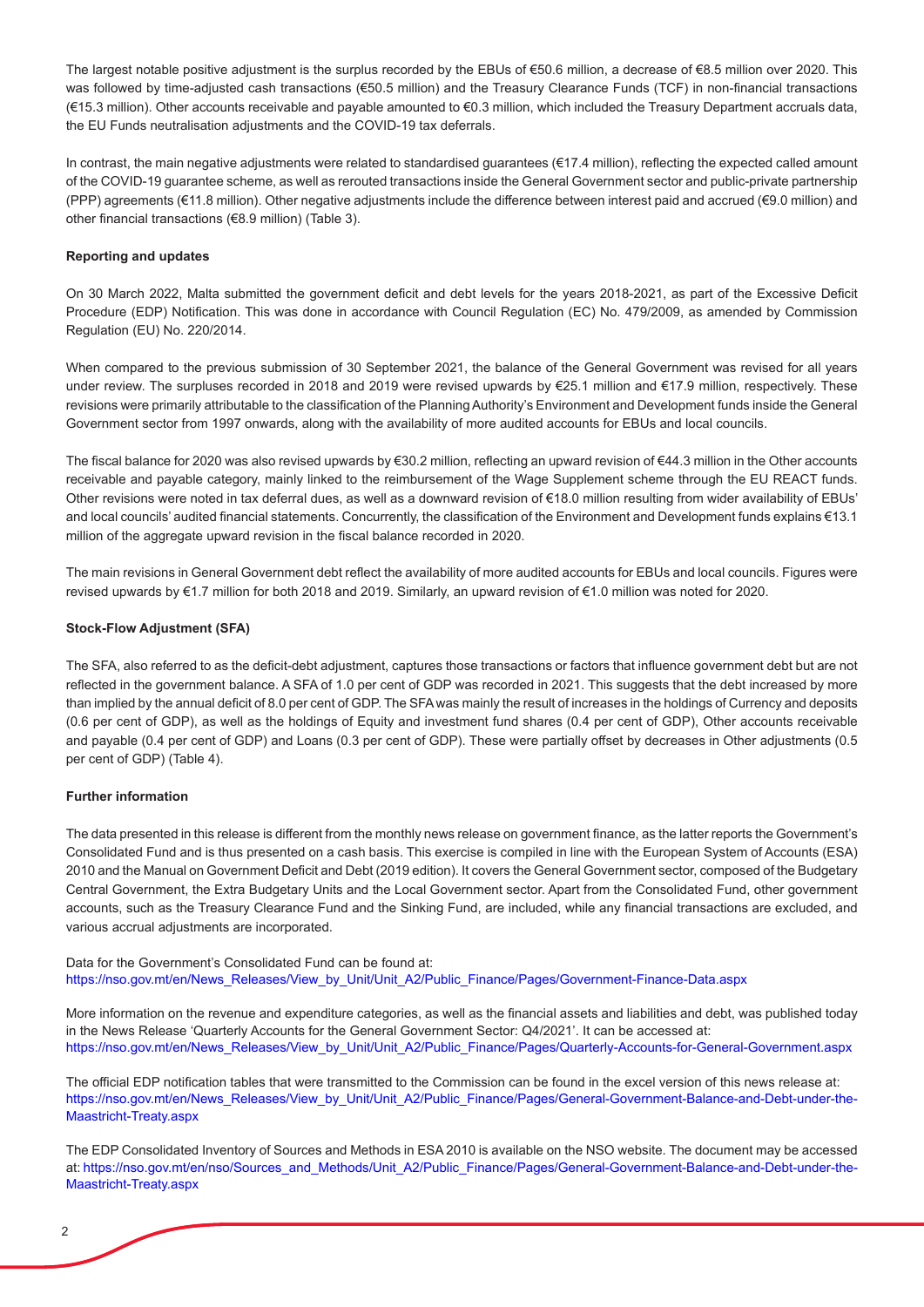|                                              | 2018       | 2019       | 2020         | 2021         |
|----------------------------------------------|------------|------------|--------------|--------------|
|                                              |            |            | € 000        |              |
| General Government surplus (+) / deficit (-) | 268,487    | 82,210     | -1,237,689   | $-1,161,655$ |
| <b>Central Government</b>                    | 262,020    | 74,715     | $-1,245,402$ | $-1,169,461$ |
| Local Government                             | 6,467      | 7,495      | 7,713        | 7,806        |
|                                              |            |            |              |              |
| as a % of GDP                                | 2.1        | 0.6        | $-9.5$       | $-8.0$       |
|                                              |            |            |              |              |
| <b>General Government Debt</b>               | 5,662,085  | 5,720,207  | 6,978,534    | 8,284,403    |
| <b>Central Government</b>                    | 5,658,826  | 5,717,091  | 6,976,244    | 8,282,085    |
| Local Government                             | 3,259      | 3,115      | 2,290        | 2,318        |
|                                              |            |            |              |              |
| as a % of GDP                                | 43.7       | 40.7       | 53.4         | 57.0         |
| <b>GDP</b>                                   | 12,957,123 | 14,042,230 | 13,059,867   | 14,533,816   |

# **Table 2. General Government balance and debt data**

Source of GDP data: News Release 037/2022 dated 01 March 2022.

80





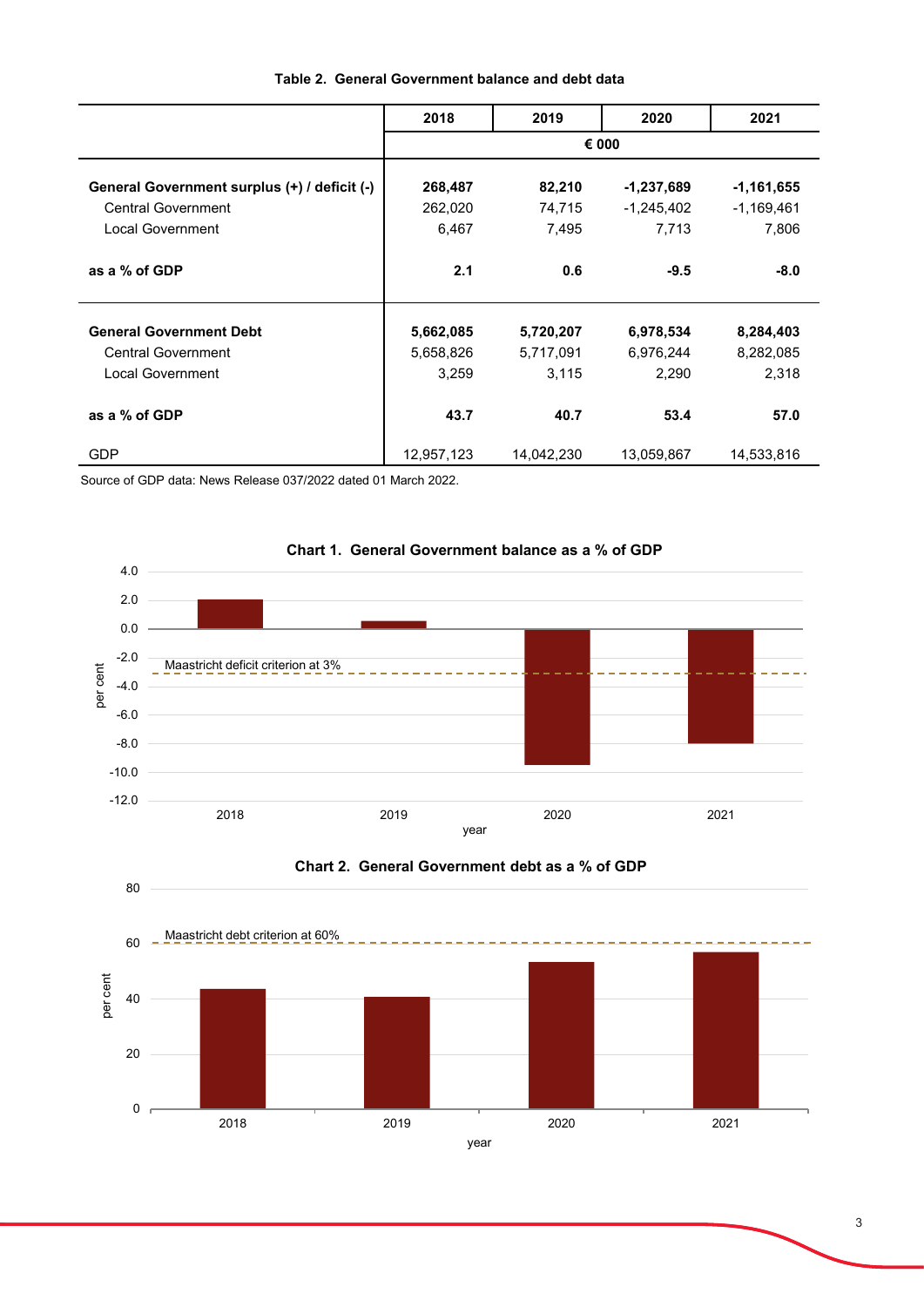## **Table 3. Transition between Consolidated Fund and General Government sector**

|                                                                    | 2018      | 2019      | 2020         | 2021         |                |
|--------------------------------------------------------------------|-----------|-----------|--------------|--------------|----------------|
|                                                                    |           |           | € 000        |              |                |
| <b>Consolidated Fund Surplus/Deficit</b>                           | $-70,217$ | 9,354     | $-1,469,834$ | $-1,242,250$ |                |
| as a % of GDP                                                      | $-0.5$    | 0.1       | $-11.3$      | $-8.5$       |                |
| Adjustments to the Consolidated Fund:                              |           |           |              |              |                |
| Loans, repayments (-)                                              | 0         | 0         | 0            | 0            |                |
| Equities, acquisitions (+)                                         | 0         | 0         | 0            | $\Omega$     | 2              |
| Equities, sales (-)                                                | 0         | 0         | 0            | $\Omega$     |                |
| Other financial transactions                                       | 0         | 0         | 0            | $-8,948$     | 3              |
| Difference between interest paid (+) and interest accrued (-)      | 6,938     | $-12,519$ | $-43,733$    | $-8,998$     |                |
| Other accounts receivable (+) and payable (-)                      | 125,919   | $-56,489$ | 210,866      | 291          | 5              |
| Time-adjusted cash transactions                                    | 40,504    | 10,343    | 32,559       | 50,536       | 6              |
| Net Lending (+) / Net Borrowing (-) of Extra Budgetary Units       | 199,939   | 146,719   | 59,109       | 50,566       | $\overline{7}$ |
| Other adjustments (+/-)                                            |           |           |              |              |                |
| Treasury Clearance Fund flows in non-financial transactions        | 40.936    | 26.990    | 979          | 15,326       |                |
| Sinking Fund interests' received                                   | 3,675     | 4.270     | 4,298        | 4,098        |                |
| EFSF re-routing                                                    | $-71$     | $-12$     | 1            | $\Omega$     | 8              |
| Equity injection                                                   | $-62,534$ | $-8,000$  | $-13,020$    | $\Omega$     | 9              |
| Rerouting / PPP adjustments                                        | $-23,023$ | $-44,932$ | $-23,537$    | $-11,786$    |                |
| Standardised guarantees                                            | $-46$     | $-40$     | $-35$        | $-17,387$    |                |
| ANFA/SMP adjustment                                                | 0         | $-970$    | $-1,130$     | $-910$       |                |
| Other                                                              | 0         | 0         | $-1,925$     | 0            |                |
| Net Lending (+) / Net Borrowing (-) of Central Government (S.1311) | 262,020   | 74,715    | $-1,245,402$ | $-1,169,461$ |                |
| Net Lending (+) / Net Borrowing (-) of Local Government (S.1313)   | 6,467     | 7,495     | 7,713        | 7,806        | 10             |
| Net Lending (+) / Net Borrowing (-) of General Government (S.13)   | 268,487   | 82,210    | $-1,237,689$ | $-1,161,655$ |                |
| as a % of GDP                                                      | 2.1       | 0.6       | $-9.5$       | $-8.0$       |                |

1. News Release 053/2022 dated 30 March 2022.

2. Acquisition of shares in international agencies.

3. Superdividend test - Dividends paid out of accumulated reserves.

4. Difference between the interest paid and accrued of the Treasury Bills, Malta Government Stocks and Foreign Loans. Includes the adjustment of the premium apportionment of the Malta Government Stocks and the SURE loans.

5. Accruals adjustment for all the Budgetary Central Government, among which include: Treasury Department accrual templates, adjustment forEU Funds neutrality, church stock adjustment, emission trading permits, interest receivable and COVID-19 tax deferrals.

6. In line with Council Regulation 2516/2000, the method of recording of taxes and social contributions is the time-adjusted method.

7. The aggregated net lending (+) / net borrowing (-) of the extra budgetary units forming part of the Central Government Sector.

8. Rerouted operations of the European Financial Stability Facility.

9. Equity injections in relation to the Air Malta plc. restructuring exercise.

10. The aggregated net lending (+) / net borrowing (-) of the 68 local councils, 5 Regional Committees and Local Councils Association.

#### **Table 4. Composition of stock flow adjustment**

|                                                 | 2018   | 2019   | 2020          | 2021   |
|-------------------------------------------------|--------|--------|---------------|--------|
|                                                 |        |        | as a % of GDP |        |
| General Government surplus (+) / deficit (-)    | 2.1    | 0.6    | $-9.5$        | $-8.0$ |
| Change in General Government debt               | $-0.3$ | 0.4    | 9.6           | 9.0    |
| <b>Stock flow adjustment</b>                    | 1.7    | 1.0    | 0.2           | 1.0    |
| consisting of:                                  |        |        |               |        |
| Assets - Currency and Deposits (F2)             | $-0.7$ | 1.3    | $-1.5$        | 0.6    |
| Assets - Debt securities (F3)                   | 0.0    | 0.0    | 0.0           | 0.0    |
| Assets - Loans (F4)                             | 0.1    | $-0.1$ | $-0.1$        | 0.3    |
| Assets - Equity and investment fund shares (F5) | 1.1    | 0.2    | 0.3           | 0.4    |
| Other accounts receivable / payable (F8)        | 1.1    | $-0.3$ | 1.7           | 0.4    |
| Other adjustments                               | 0.1    | 0.0    | $-0.1$        | $-0.5$ |

Note: Totals may not add up due to rounding.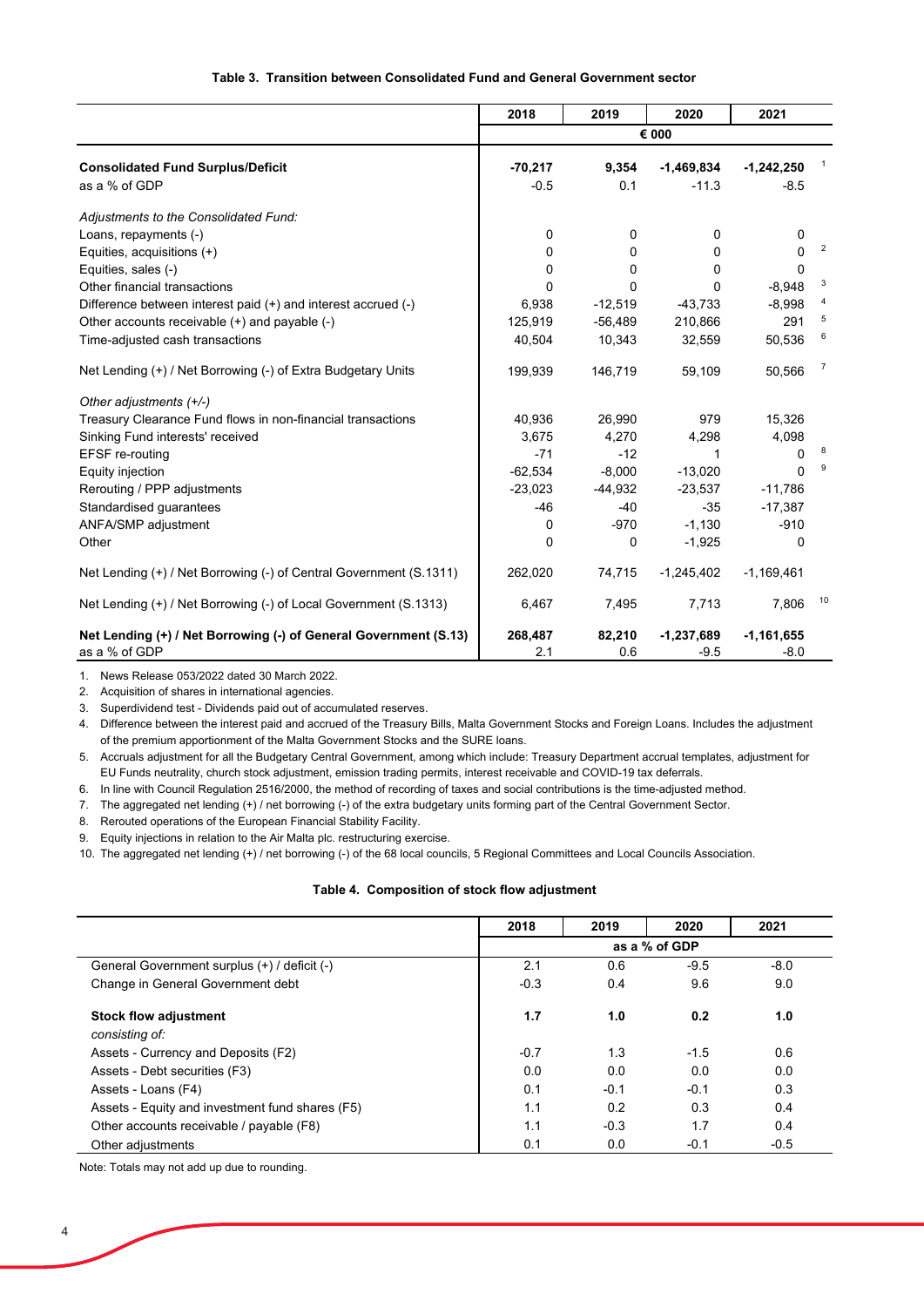#### **Extra Budgetary Units as at 31 December 2021**

|                                                   | <b>NACE CODE</b> |                                             | <b>NACE CODE</b> |
|---------------------------------------------------|------------------|---------------------------------------------|------------------|
| Arts Council Malta                                | 90               | Malta Government Technology Investments Ltd | 84               |
| Agency for Infrastructure Malta                   | 71               | Malta Information Technology Agency         | 63               |
| Bord tal-Koperattivi                              | 84               | Malta Investment Management Co. Ltd         | 84               |
| <b>Broadcasting Authority</b>                     | 84               | Malta Philharmonic Orchestra                | 90               |
| <b>Business First Ltd</b>                         | 84               | Malta Resources Authority                   | 84               |
| Commonwealth Trade Finance Facility Ltd           | 64               | <b>Malta Statistics Authority</b>           | 84               |
| <b>Community Malta Agency</b>                     | 84               | <b>Malta Tourism Authority</b>              | 84               |
| Court Services Agency                             | 84               | Manoel Theatre Management Committee         | 90               |
| <b>Correctional Services Agency</b>               | 84               | <b>Medicines Authority</b>                  | 84               |
| Depositor Compensation Scheme                     | 64               | <b>Mental Health Services</b>               | 87               |
| <b>Environment and Resources Authority</b>        | 84               | MSE (Holdings) Ltd                          | 64               |
| Environment and Development funds                 | 84               | National Audit Office                       | 84               |
| Film Finance Malta Ltd                            | 84               | National Commission Persons with Disability | 84               |
| Fort Secuirty Services Ltd                        | 84               | National Development and Social Fund        | 84               |
| Foundation for Educational Services               | 84               | Occupational Health and Safety Authority    | 84               |
| <b>Foundation for Medical Services</b>            | 84               | Office of the Ombudsman                     | 84               |
| Foundation for Social Welfare Services            | 88               | <b>Planning Authority</b>                   | 84               |
| Foundation for Tomorrow's Schools                 | 84               | Projects Malta Ltd                          | 84               |
| Gozo Channel (Holdings) Co. Ltd                   | 77               | Projects Plus Ltd                           | 84               |
| Grand Harbour Regeneration Corporation            | 71               | <b>Property Management Services</b>         | 84               |
| Heritage Malta                                    | 91               | Protection and Compensation Fund            | 64               |
| House Maintenance and Embellishment Co. Ltd       | 41               | Regulator for Energy and Water Services     | 84               |
| <b>Housing Authority</b>                          | 84               | Residency Malta Agency                      | 84               |
| <b>Identity Malta</b>                             | 84               | Resources Support and Services Ltd          | 78               |
| International Institute on Ageing                 | 85               | Safe City Malta Ltd                         | 84               |
| <b>Investor Compensation Scheme</b>               | 64               | Sapport                                     | 88               |
| Jobsplus                                          | 78               | Selmun Palace Hotel                         | 84               |
| <b>Lands Authority</b>                            | 84               | SportMalta                                  | 93               |
| Libyan Arab Maltese Holdings Ltd                  | 64               | St James Cavalier Creativity Centre         | 90               |
| Malta College of Arts, Science and Technology     | 85               | Superintendence of Cultural Heritage        | 84               |
| Malta Communications Authority                    | 84               | The Rehabilitation Hospital Karin Grech     | 86               |
| Malta Competition and Consumer Affairs Authority  | 84               | Trade Malta Ltd                             | 73               |
| Malta Council for Economic and Social Development | 84               | University of Malta                         | 85               |
| Malta Council for Science and Technology          | 84               | <b>Transport Malta</b>                      | 84               |
| Malta Enterprise Corporation                      | 84               | Valletta Cultural Agency                    | 91               |
| Malta Gaming Authority                            | 84               | WasteServ Malta Ltd                         | 38               |
| Malta Government Investments Ltd                  | 84               | Yachting Malta Ltd                          | 73               |

Notes:

1. This list does not include entities which are already accounted for within the Government's accounting systems.

2. General Classification of economic activities within the European communities. Industries are grouped into 64 categories (A64) based on NACE Rev 2.